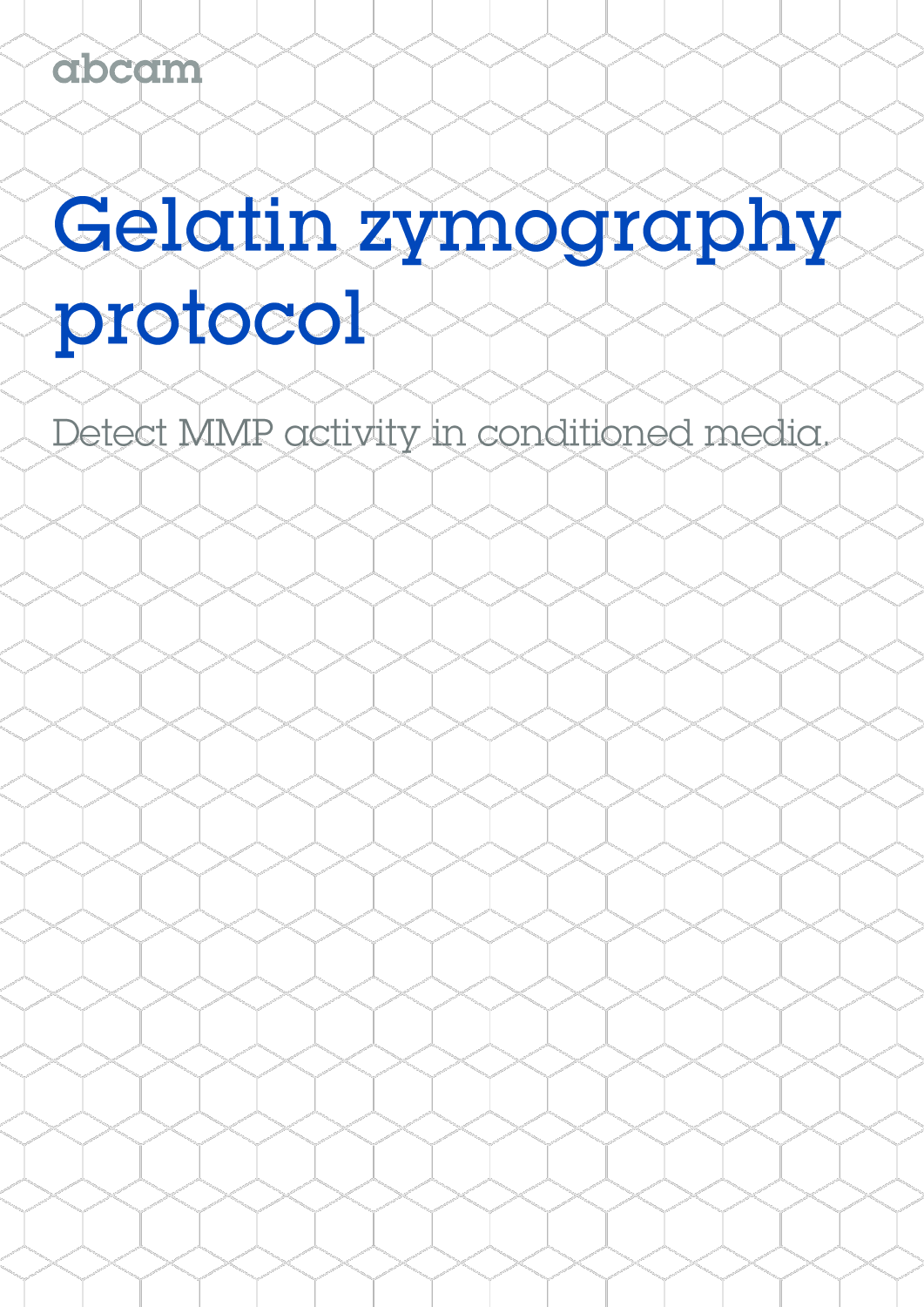### abcam

**Gelatin** zymography protocol

Gelatin zymography is a method to detect activity of gelatinase enzymes, such as the matrix metalloproteinases (MMPs) MMP-2 and MMP-9. Active gelatinases digest gelatin embedded in a polyacrylamide gel. After Coomassie staining, areas of degradation are visible as clear bands against a darkly stained background.

This protocol is optimized for detecting secreted MMP-9 and MMP-2 activity in conditioned media.

# Preparation of conditioned media

- 1. Plate cells cultured in fetal bovine serum (FBS) in a six-well plate (2 mL/well) or in a 75 cm<sup>2</sup> flask (10 mL)
- 2. At 70–80% confluency, remove FBS media, wash cells twice with RBS-free media and continue to grow cells in FBS-free media.

*The duration of growth in FBS-free media must be optimized for the cell line: for example, 231G and 468 breast cancer cells require a 40–44 h growth period before collection of conditioned media.*

- 3. Collect conditioned media and centrifuge or filter to eliminate dead cells
- 4. Concentrate conditioned media 10X

## Gelatin zymography

#### Running the gel

1. Adjust conditioned media in all samples to the same protein concentration.

*For each sample, test one aliquot at a low protein concentration (5 µg/mL) and one at a high protein concentration (15 µg/mL).*

- 2. Add 5x non-reducing sample buffer to your samples
- 3. Prepare a 7.5% acrylamide gel containing gelatin. Use a 1 mm thickness plate.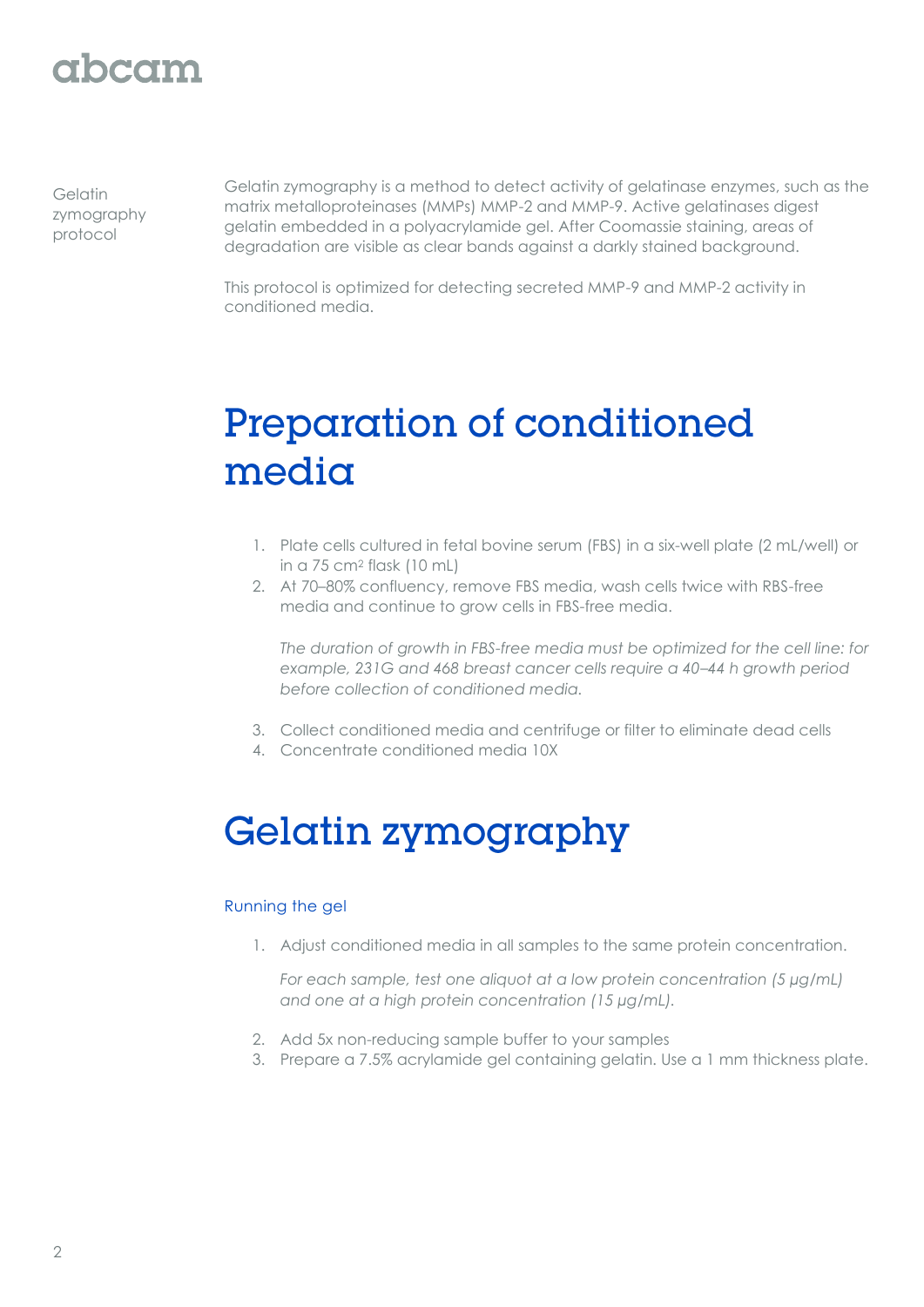| Separating gel (7.5 % acrylamide) |            | <b>Stacking gel</b> |            |  |
|-----------------------------------|------------|---------------------|------------|--|
| 1.5 M Tris pH 8.8                 | 2 mL       | 0.5 M Tris pH 6.8   | $1.25$ mL  |  |
| 30% acrylamide                    | 2 mL       | 30% acrylamide      | $0.670$ mL |  |
| H2O                               | 2 mL       | H2O                 | 3.075 mL   |  |
| Gelatin (4 mg/mL)                 | 2 mL       | 10 % SDS            | $50 \mu L$ |  |
| 10% SDS                           | 80 µL      | 10 % APS            | $50 \mu L$ |  |
| 10% APS                           | 80 µL      | TEMED               | $10 \mu L$ |  |
| temed                             | $10 \mu L$ |                     |            |  |

4. Load sample to each well; typically, 10 μL protein per well is suitable. Include a protein molecular weight marker in one well. Run the gel at 150 V until good band separation is achieved.

### Gel washing and staining

1. Wash the gel 2 x 30 min with washing buffer.

*Soaking the gel in washing buffer removes SDS from the gel.*

- 2. Rinse for 5–10 min in incubation buffer at 37°C with agitation.
- 3. Replace with fresh incubation buffer and incubate for 24 h at 37°C.

*The incubation buffer contains cofactors necessary for the gelatinase reaction to occur.*

- 4. Stain the gel with staining solution for 30 min to 1 h. Rinse with H2O.
- 5. Incubate with destaining solution until bands can clearly be seen.

*Areas of enzyme activity appear as white bands against a dark blue background.*

### **Buffers**

### 5X non-reducing sample buffer

| <b>Final concentration</b> | For 250 mL    |  |
|----------------------------|---------------|--|
| 4% SDS                     | 10 g          |  |
| 20% glycerol               | 50 mL of 100% |  |
| 0.01% bromophenol blue     | $0.025$ g     |  |
| 125 mM Tris-HCl, pH 6.8    | 4.91 a        |  |